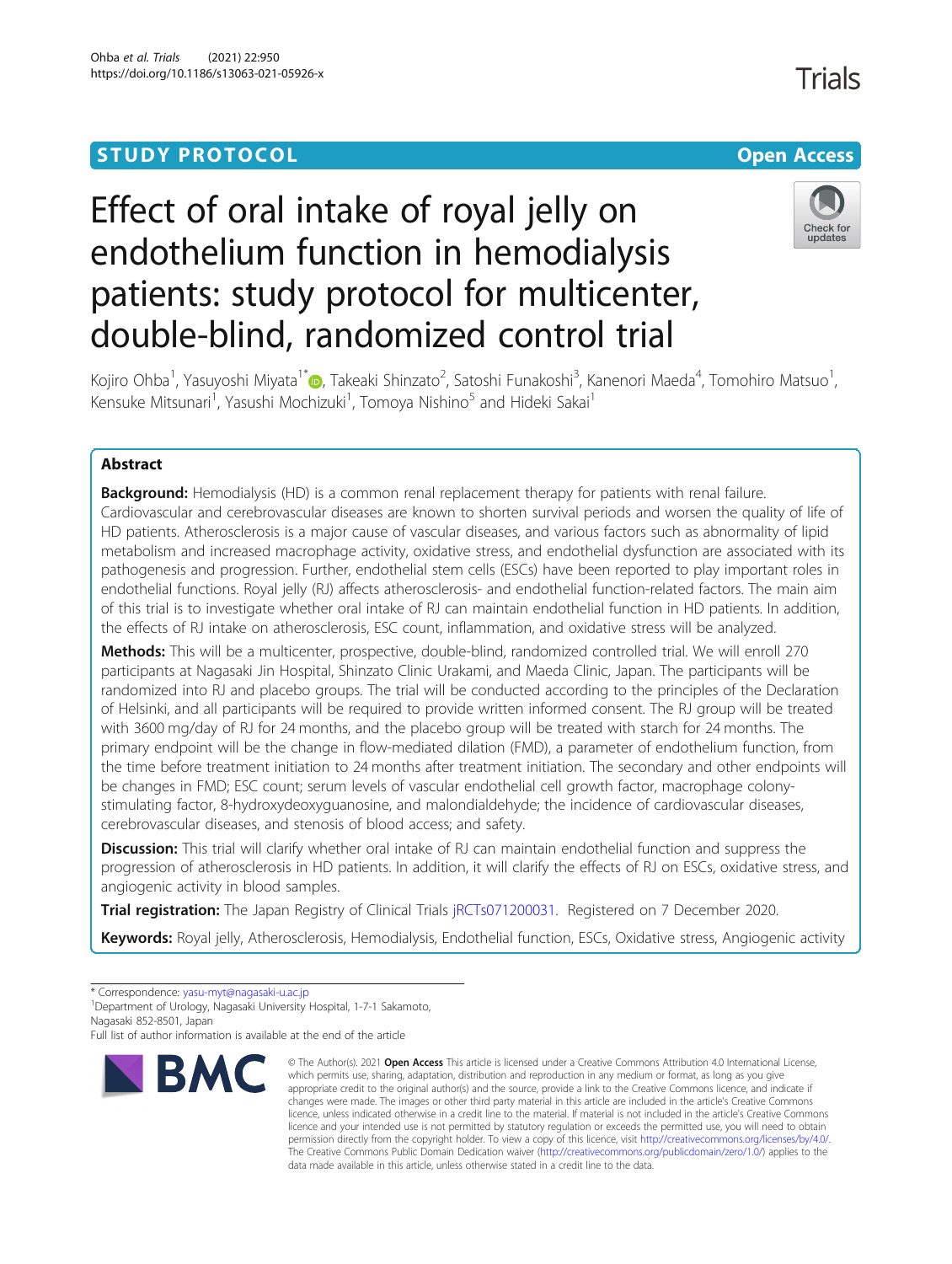#### Background

Hemodialysis (HD) is used as renal replacement therapy for the control of uremic syndrome in patients with renal failure. With the development of dialysis medicine, including devices, dialysates, and drugs, the survival period and quality of life (QoL) of HD patients have improved. However, various HD-related complications, especially cardiovascular and cerebrovascular diseases, shorten the survival periods and worsen the QoL in HD patients [[1,](#page-6-0) [2](#page-6-0)]. Many factors, such as hypertension, hyperlipidemia, and uremia, are associated with the pathogenesis of vascular damage by complex mechanisms [\[3](#page-6-0)]. Furthermore, there is general agreement that atherosclerosis plays a crucial role in the development of vascular diseases and results in increased mortality among HD patients [\[4](#page-6-0), [5](#page-6-0)]. Thus, an understanding of the detailed pathological mechanism of atherosclerosis and the development of therapeutic approaches for such pathological conditions are essential for improving the survival and QoL of these patients.

The pathophysiological mechanism of atherosclerosis has been well-studied worldwide, and many investigators suggest that the following four factors are strong determinants of the occurrence and development of atherosclerosis: (1) abnormal lipid metabolism, including oxidation of low-density lipoprotein (LDL) cholesterol, is an important step in the occurrence of atherosclerosis [[6\]](#page-6-0); (2) differentiation and activation of macrophages play crucial roles in lipid homeostasis in atherosclerotic lesions [[7](#page-6-0)]; (3) dysfunction of endothelial cells and injury to the arterial intima lead to cholesterol accumulation and formation of foam cells from infiltrated macrophages [\[7](#page-6-0), [8](#page-6-0)]; and (4) inflammation and oxidative stress strongly regulate such pathological processes by a coordinated system  $[8, 9]$  $[8, 9]$  $[8, 9]$  $[8, 9]$ . In addition to these representative atherosclerosis-related factors, several other factors are associated with the pathogenesis and development of atherosclerosis. For example, endothelial stem cells (ESCs) play an important role in vascular repair, especially when endothelial damage is severe [\[10\]](#page-6-0). Moreover, macrophage colony-stimulating factor (MCSF), which is a strong stimulator of macrophage differentiation and activity, is associated with atherosclerosis under various pathological conditions, including HD [\[11](#page-6-0), [12\]](#page-6-0). Interestingly, MCSF has been reported to be associated with the differentiation, migration, and secretory capacity of ESCs [[13](#page-6-0)–[15](#page-6-0)]. Oxidative stress is also induced by the differentiation, survival, and activity of ESCs  $[16, 17]$  $[16, 17]$  $[16, 17]$ . However, the detailed clinical role of ESCs in the repair of vascular function in HD patients has not been studied.

Royal jelly (RJ) is a natural bee product that is widely used as a health food and supplement worldwide because of its anti-inflammatory, antioxidative, antibacterial, and anticancer effects  $[18, 19]$  $[18, 19]$  $[18, 19]$  $[18, 19]$ . In addition, RJ has been

reported to be associated with vasorelaxation and antihypertensive effects via vascular endothelial cell activity, angiogenesis, and nitric oxide production at the molecular level [[20](#page-7-0)–[23\]](#page-7-0). Moreover, several in vitro studies have shown that RJ affects the secretion of inflammationrelated cytokines from activated macrophages [[24](#page-7-0), [25](#page-7-0)]. Unfortunately, little information is available on the association between RJ administration and inflammation-related cytokines in humans. However, oral intake of RJ can suppress anticancer agent-induced adverse events by regulating inflammation-related cytokines [[26](#page-7-0)].

Therefore, in addition to its use in traditional medicine, RJ is administered as a modern therapeutic agent for various diseases, such as hypertension, hypercholesterolemia, and malignancies [[19,](#page-7-0) [27\]](#page-7-0). However, a direct correlation between RJ and MCSF in humans has not been established. Interestingly, we found that the serum levels of MCSF changed after the oral intake of RJ in renal cell carcinoma patients treated with tyrosine kinase inhibitors (unpublished data). Based on these facts, RJ was speculated to affect various atherosclerosis-related factors, including inflammation, oxidative stress, endothelial function, and ESC activity. Therefore, this trial will be conducted to verify our hypothesis that oral intake of RJ is effective in improving vascular endothelial function, and consequently, suppressing the risk of cardiovascular and cerebrovascular diseases via regulation of inflammation, oxidative stress, and the activities of macrophages and ESCs in chronic HD patients.

### Methods

#### Study design

This clinical trial will be conducted in a multicenter, randomized, double-blind, placebo-controlled setting. The study is planned to investigate the superiority of RJ compared to placebo. Three institutions in Japan (Shinzato Clinic Urakami, Maeda Clinic, and Nagasaki Jin Hospital) will participate in this trial. Our RJ is the same as the commercial supplement manufactured in Yamada Bee Farm, and the recommended dosage of this supplement is 3600 mg/day. Therefore, in this trial, HD patients will be divided into two groups: the RJ group, which will be treated with 3600 mg/day of RJ for 24 months, and the placebo group, which will be treated with starch for 24 months. Both RJ and placebo were provided by the Institute for Bee Products and Health Science (Okayama, Japan). The flow chart and timeline of this study are shown in Figs. [1](#page-2-0) and [2](#page-2-0). The trial has been approved by the certified institutional review board of Nagasaki University Hospital (no. CRB7180001), and the protocol has been registered in the University Hospital Medical Information Network (UMIN000020152) and The Japan Registry of Clinical Trials (jRCTs071200031). In case of protocol modification,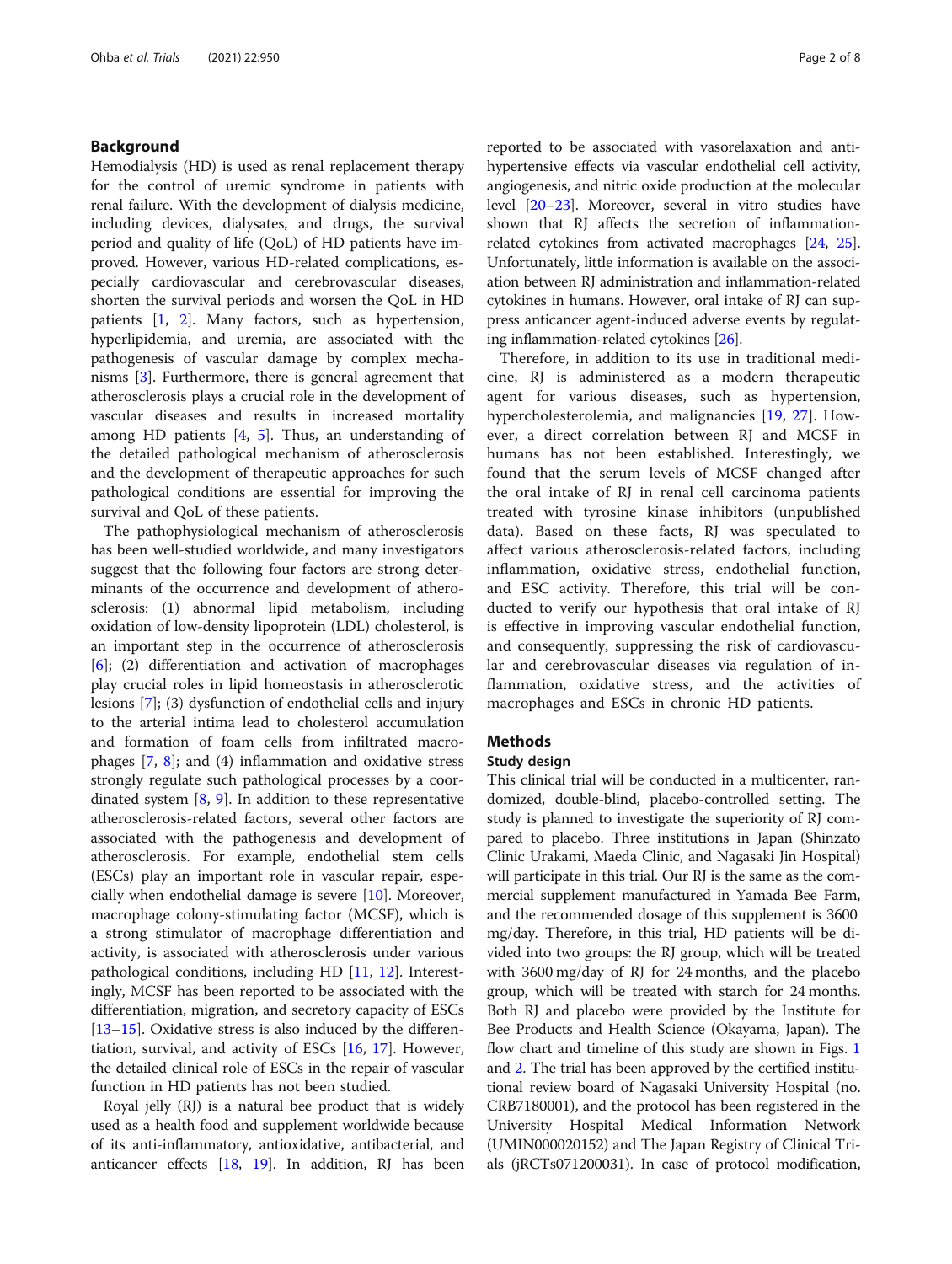<span id="page-2-0"></span>

the contents of the change will be shown to relevant parties after approval by our IRB. There was no additional collection and use of participant data and biological specimens in ancillary studies. There will be no post-trial care. The individual data will not be disclosed to sponsor, participants, healthcare professionals, the public, and other relevant groups. On the other hand, analyzed data of all participants will be disclosed to all of these groups via publication and public-relation magazine. The full protocol, participant-level dataset, and statistical code will not be disclosed.

Consent about the planned storage of the biological samples will be obtained by the same consent form in this trial. However, we stated in the form that additional consent or opt-out would be necessary for the biological samples to be used for further analyses.

#### Randomization

Randomization will be performed by an independent employee of Nagasaki University Hospital using the envelope method, and medical investigators at each institute will be responsible for allocating patients. In short, eligible patients will be randomly assigned in a 1:1 ratio



Fig. 2 Timeline for all study patients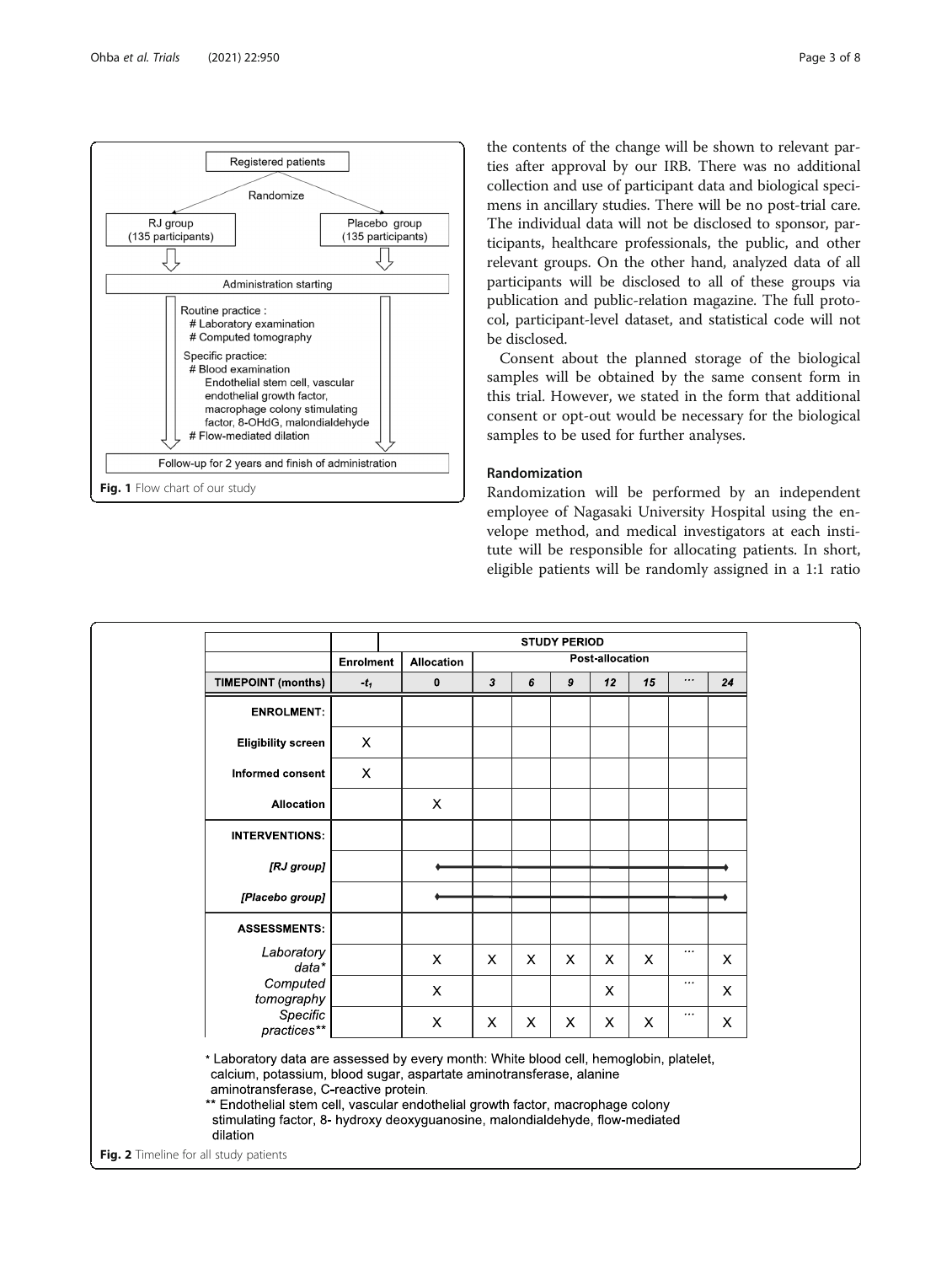using a computerized random number generator, and the allocation information will be placed in sealed envelopes. Each patient will be assigned a unique number to protect their personal information. The randomized list will be managed by only an independent data manager and will be concealed from all investigators and patients. All information regarding patient selection will remain confidential and unknown to all investigators, including outcome assessors and statisticians, until the completion of the trial. Emergent unblinding will not be possible in this trial.

#### Inclusion criteria

The inclusion criteria are as follows.

- 1. Patients undergoing continuous hemodialysis because of chronic renal failure.
- 2. Patients who are expected to survive for more than 24 months after the treatment.
- 3. Patients with a performance status of  $0-2$  [\[28\]](#page-7-0).
- 4. Patients aged 20 years and higher.
- 5. Patients who provide written informed consent prior to participating in the trial.
- 6. Patients with an understanding that all examinations, procedures, and treatments associated with HD will be performed per the provisions of medical care in Japan and that there is no compensation for symptoms, disease, and disorders in this trial.

Regarding inclusion criteria number 3, the scale developed by the Eastern Cooperative Oncology Group will be used to evaluate the performance status [\[28](#page-7-0)]. This scale is commonly used in patients with cancer; however, we used it because of the two following reasons: (1) there is no simple and useful scale to evaluate the performance status in patients with hemodialysis, and (2) it was previously used in patients with chronic dialysis [\[29](#page-7-0)].

#### Exclusion criteria

The exclusion criteria are as follows.

- 1. Patients who already consume RJ or original bee food products.
- 2. Patients who plan to consume RJ during the trial period.
- 3. Patients with severe vascular diseases that need treatment.
- 4. Patients allergic to RJ or original bee food products.
- 5. Patients with a history of asthma or atopic dermatitis.
- 6. Pregnant or lactating patients.

7. Patients who are judged as unsuitable for inclusion in the trial by the principal investigator or coinvestigators.

#### Primary endpoint

The primary endpoint is the change in FMD before treatment and 24 months after treatment initiation.

#### Secondary and other endpoints

The secondary and other endpoints are as follows.

- 1. FMD at 0, 3, 6, 9, 12, 15, 18, and 21 months after treatment initiation.
- 2. Aortic calcification index (ACI) at 0, 12, and 24 months after treatment initiation.
- 3. ESC count in the blood at 0, 3, 6, 9, 12, 15, 18, 21, and 24 months after treatment initiation.
- 4. Serum levels of vascular endothelial growth factor (VEGF), MCSF, 8-hydroxydeoxyguanosine (OHdG), and malondialdehyde (MDA) at 0, 3, 6, 9, 12, 15, 18, 21, and 24 months after treatment initiation.
- 5. Incidence of cardiovascular diseases, cerebrovascular diseases, and stenosis of blood access during the 24 months.
- 6. Adverse events of oral intake of RJ.

#### Follow-up

The patients will visit the hospital 3–4 times per week for maintenance HD. The frequency of HD in a week will be determined by medical judgment based on laboratory data, clinical practice, and patient wishes. Similarly, decisions about the contents of HD will be made according to each institution's policy independent of this trial. There are no relevant concomitant care and interventions that are permitted or prohibited during the trial.

#### Sample size

Unfortunately, there are no reports on changes in FMD due to oral intake of RJ in HD patients. In addition, temporal changes in FMD during HD sessions are unclear. There is general agreement that RJ is a safe food, and our study design poses an extremely low risk to patients as the only other invasive intervention will be the collection of a blood sample (20 ml) every 3 months. Considering these aspects, the proposed sample size was calculated according to the expected agreement rates (60%) of patients, which is the object of this trial. Finally, 135 patients will be enrolled in each of the two groups. For recruitment, the posters that showed purpose, method, risk, and cost are displayed. All authors will obtain written informed consent from potential trial participants or authorized surrogates after oral explanation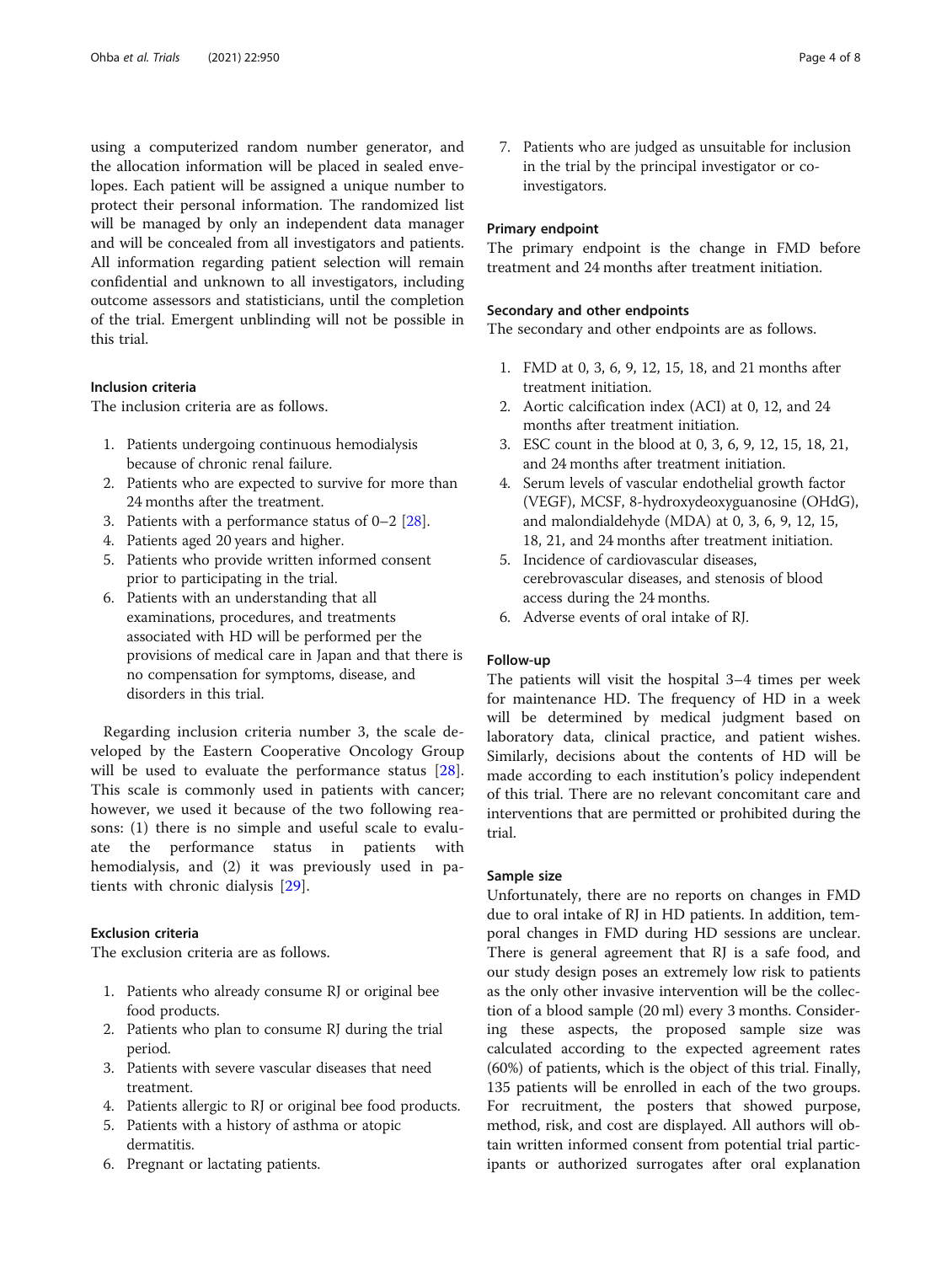and providing the explanatory documents. The consent form is original, and it has been approved by our IRB.

We also calculated the proposed sample size according to a previous paper on FMD in HD patients and a metaanalysis of changes in FMD associated with the oral intake of another supplement (magnesium) [[30,](#page-7-0) [31](#page-7-0)]. In short, 112 patients will be enrolled in each group (a total of 224 patients) with an alpha error rate of 0.05 and a power of 0.8. This is because incomplete data may be available for some patients (approximately 20% of the patients), and patient dropouts may occur before the completion of the trial. Finally, we plan to enroll 135 patients in each group. Regarding such processes, we have had repeated discussions with several biostatisticians. In addition, our decision on sample size was reviewed twice by IRB members, including other biostatisticians. Finally, this policy was approved by IRB because of limited information about the influence of RJ on FMD and the high safety of RJ.

#### FMD measurement

FMD measurements will be performed by professionally trained investigators using the UNEX EF-18VG system (UNEX Corporation, Nagoya, Japan). FMD measurements for the brachial artery will be performed by an experienced cardiologist. Patients' arms will be immobilized in the extended position, and the brachial artery will be scanned longitudinally 3–5 cm above the antecubital fossa. Baseline measurements for the brachial artery will be recorded, and the cuff will be inflated to 200 mmHg (or 50 mmHg higher than the systolic blood pressure) for 5 min to induce forearm ischemia. Subsequently, the cuff will be deflated, and the diameter of the brachial artery will be measured 60 s after deflation. FMD is defined as the percent change in the diameter of the brachial artery from baseline to post-reactive hyperemia. As a result, FMD will be obtained as a continuous variable. All measurements will be performed by a single investigator who will be blinded to the clinical details.

#### ACI measurement

ACI will be measured according to our previous report [[11\]](#page-6-0). In short, the percentage area of the aortic circumference occupied by calcified material will be measured in each sequential consecutive 10-mm slice in noncontrast computed tomography (CT), and the mean percentage of all slices will be calculated for each patient. ACI will be determined by two investigators in separate institutes, and the average of the two values will be used for analysis.

#### ESC count

The ESC count will be determined using flow cytometry as previously reported [[32](#page-7-0)]. Fresh peripheral blood mononuclear cells will be obtained by density gradient centrifugation, and cell counting will be performed immediately. The cells will be stained with the following antibodies: Brilliant Violet (BV) 421 mouse anti-human CD34 (IgG1, к), phycoerythrin (PE) CD133 (clone W6B3C1), and Alexa Fluor 637 mouse anti-human CD309 (VEGF-2) antibody. The following isotype control antibodies will be used: BV 421 mouse IgG1, к, PE mouse IgG1, к (clone MOPC-21), and Alexa Fluor (clone MOPC-21) antibodies. After surface staining for 30 min at 4 °C in the dark, the cells will be washed with phosphate-buffered saline solution. Surface-stained cells will be then subjected to fluorescence-activated cell sorting (FACS) using a BD LSRFortessa<sup>TM</sup> flow cytometer. The ESC frequency will be defined as the number of cells per  $10<sup>6</sup>$  events for each sample. Based on the surface expression of CD34, CD133, and CD309, ESCs will be determined by flow cytometry and differentiated into four subpopulations, namely CD34<sup>+</sup>, CD34<sup>+</sup>CD133<sup>+</sup>, CD34<sup>+-</sup>CD309<sup>+</sup>, and CD34<sup>+</sup>CD133<sup>+</sup>CD309<sup>+</sup> cells. These four cell subpopulations will be counted as ESCs as described previously [\[32](#page-7-0)].

#### Enzyme-linked immunosorbent assay

Serum levels of VEGF (R&D Systems, Inc.; MN), MCSF (R&D Systems, Inc.; MN), 8-OHdG (Japan Institute for the Control of Aging, Nikken Seil Co., Ltd., Shizuoka, Japan), and MDA (ELISAGenie, London, UK) will be determined using enzyme-linked immunosorbent assay (ELISA; R&D Systems, Inc.; MN).

#### Cardiovascular diseases, cerebrovascular diseases, and stenosis of blood access

Regarding cardiovascular diseases, new onset of ischemic heart disease and arrhythmia requiring medical treatment will be recorded. With regard to arrhythmia, frequent arterial or ventricular premature beats, supraventricular or ventricular tachycardia, and atrial fibrillation will be evaluated. In addition, the frequencies of hypertension, hypotension, and new-onset arrhythmia will be recorded. Hypertension and hypotension are defined as systemic blood pressures > 160 mmHg and < 80 mmHg, respectively. Cerebrovascular diseases include cerebral hemorrhage, cerebral infarction, and subarachnoid bleeding. Stenosis of blood access is defined as new-onset stenosis requiring balloon dilation and/or surgery.

#### Data collection and management

Patients will be identified by a specific number, which will be assigned by independent staff. All clinical data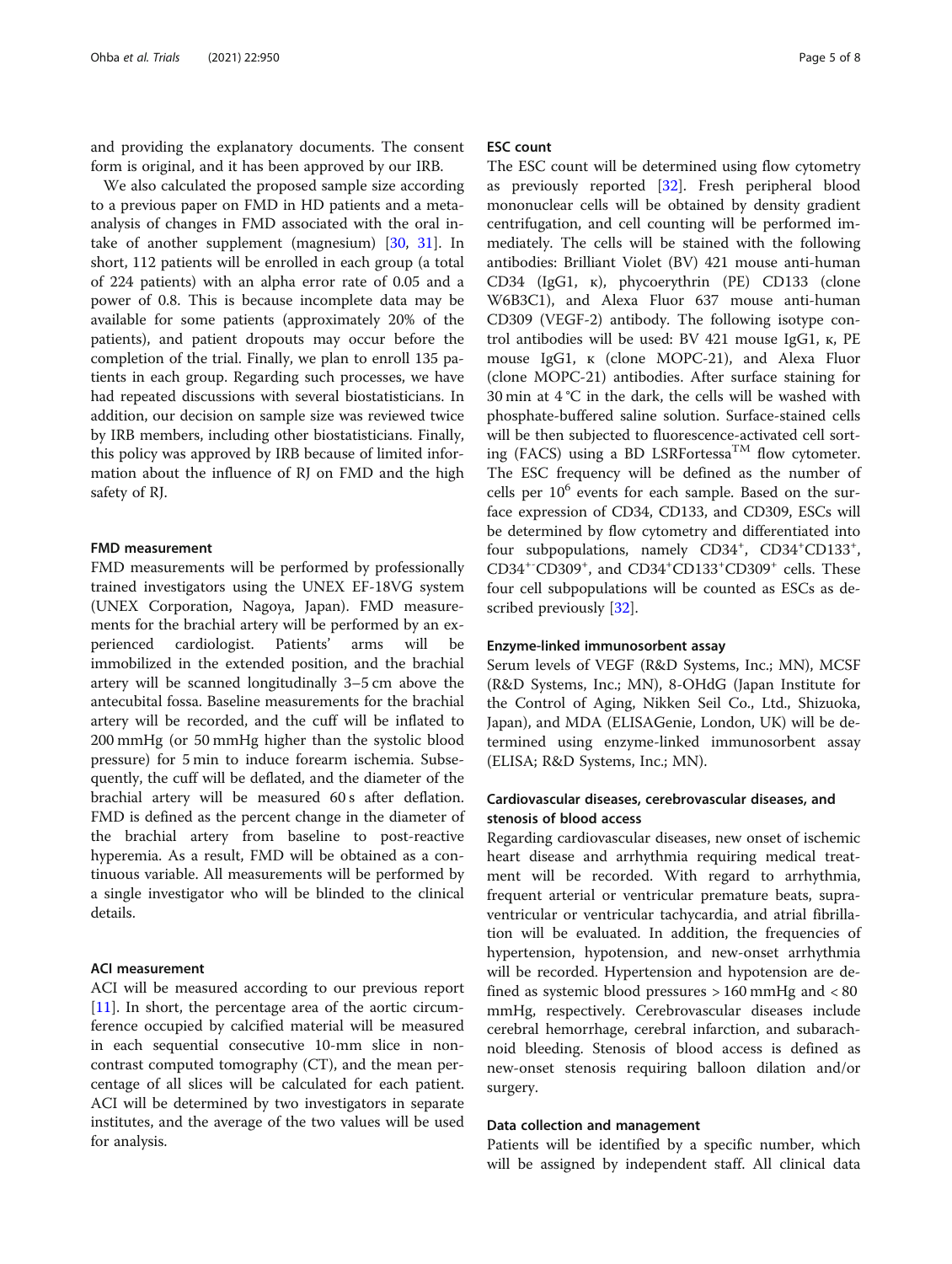will be collected from patient records. All data and information about this trial will be protected by passwords, and two persons responsible for information control will be able to access the data. In addition, three independent investigators will check the data for accuracy. Data monitoring will be performed according to the research plan approved by the clinical research review board of Nagasaki University. In short, the data management committee consisting of the approved data and information managers in Nagasaki University Hospital who were independent of competing interests and sponsors will oversee the handling of data, including storing and sharing data, every 3 months. To promote participant retention and complete follow-up, information on patients' conditions and the data will be totalized in the executive office in Nagasaki University Hospital every 3 months. Any outcome data will be collected and listed for participants who discontinue or deviate, at the time of the event. All individual data and biological specimens will be preserved at the Nagasaki University Hospital until analyses. There is no plan to use the residual samples.

#### Safety management

If serious adverse events (SAEs) that are speculated to be associated with oral RJ intake, RJ administration will be discontinued. In case of the existence of a causal relation between SAEs and RJ, this study will be terminated. Judgments about RJ-related SAEs will be made by medical investigators at each institute and will be reported to the ethics committee within 24 h and to the coordinate centers within 3–5 days (3 working days). If mild adverse events occur, RJ administration will be discontinued until recovery. In this study, changes in drug dose will not be permitted. On the other hand, RJ administration and all examinations will be terminated in case of participant withdrawal. In addition, the principal investigator (YM) must decide to terminate the trial even if one investigator suggests early termination because of SAEs.

#### Statistical analyses

The results of all examinations will be expressed as mean  $\pm$  SD. To clarify the primary endpoint, the changes in the rates of FMD after treatment for 24 months (FMD for 24 months/baseline) will be compared between the RJ and placebo groups using the Student's  $t$  test. Nonadherence and missing data will not be used in this analysis. A similar analysis will be performed to compare the changes in FMD at 6, 12, and 18 months between the two groups. For this analysis, missing data will be used according to the period of RJ administration. Other variables and data will be analyzed similarly at 6, 12, 18, and 24 months. There is no plan for any additional analyses. Permitted investigators (KO, YM, TM, KM) will have access to these interim results.

#### **Discussion**

The QoL and survival of HD patients have been improving with developments in dialysis medicine, including dialysis machines, dialyzers, and agents. However, cardiovascular and cerebrovascular diseases remain the major and severe complications in HD patients [[1](#page-6-0), [2](#page-6-0)]. Therefore, we analyzed temporal changes in vascular function among HD patients because many investigators support the opinion that endothelial dysfunction plays a crucial role in the pathogenesis and development of atherosclerosis, and such pathological conditions are closely associated with vascular diseases [\[33](#page-7-0)–[35\]](#page-7-0).

In this clinical trial, the endothelial function will be evaluated by a non-invasive method, FMD evaluation, in HD patients treated with RJ and placebo. FMD is widely used to measure endothelial function under various pathological conditions  $[36-38]$  $[36-38]$  $[36-38]$ . In addition, to clarify the repair of vascular endothelium, we will also measure serum VEGF levels because VEGF is a major regulator of endothelial cell growth and migration [\[39\]](#page-7-0). The degree of vascular calcification will be assessed using ACI. Currently, various noninvasive methods, such as aortic pulse wave velocity and ultrasonographic assessment of intima-media thickness, are widely used to evaluate vascular conditions  $[40, 41]$  $[40, 41]$  $[40, 41]$  $[40, 41]$  $[40, 41]$ . In this study, we will determine the ACI to evaluate the status of blood vessels because abdominal CT is routinely performed every 6–12 months in HD patients at our hospital. In short, there will be no additional disadvantages in terms of participation in this trial.

ACI is considered a useful marker for evaluating and predicting vascular disease development, including calcification and atherosclerosis, under various pathological conditions [\[42](#page-7-0)–[44\]](#page-7-0). Oxidative stress is one of the major risk factors for atherosclerosis in patients undergoing HD [\[45,](#page-7-0) [46](#page-7-0)]. Therefore, we will measure serum levels of 8-OHdG and MDA because these markers are commonly used to evaluate the status of oxidative stress in HD patients [[47](#page-7-0), [48](#page-7-0)].

We will also investigate changes in ESC count in blood samples that are attributable to oral RJ intake. Previous reports showed that ESCs play an important role in the repair of injured endothelium and the prognosis of vascular diseases, and this mechanism is regulated by a variety of different factors, such as angiogenesis, macrophage activity, and oxidative stress [[10,](#page-6-0) [13](#page-6-0)–[15](#page-6-0), [17,](#page-6-0) [49](#page-7-0), [50\]](#page-7-0). Therefore, to clarify the molecular mechanisms of changes in ESCs, the changes in serum levels of VEGF, MCSF, MDA, and 8-OHdG will be measured in a similar study population.

To our knowledge, this will be the first randomized trial to evaluate the influence of RJ intake on endothelial function in HD patients. In addition, no clinical trial evaluating changes in the ESC count in blood and serum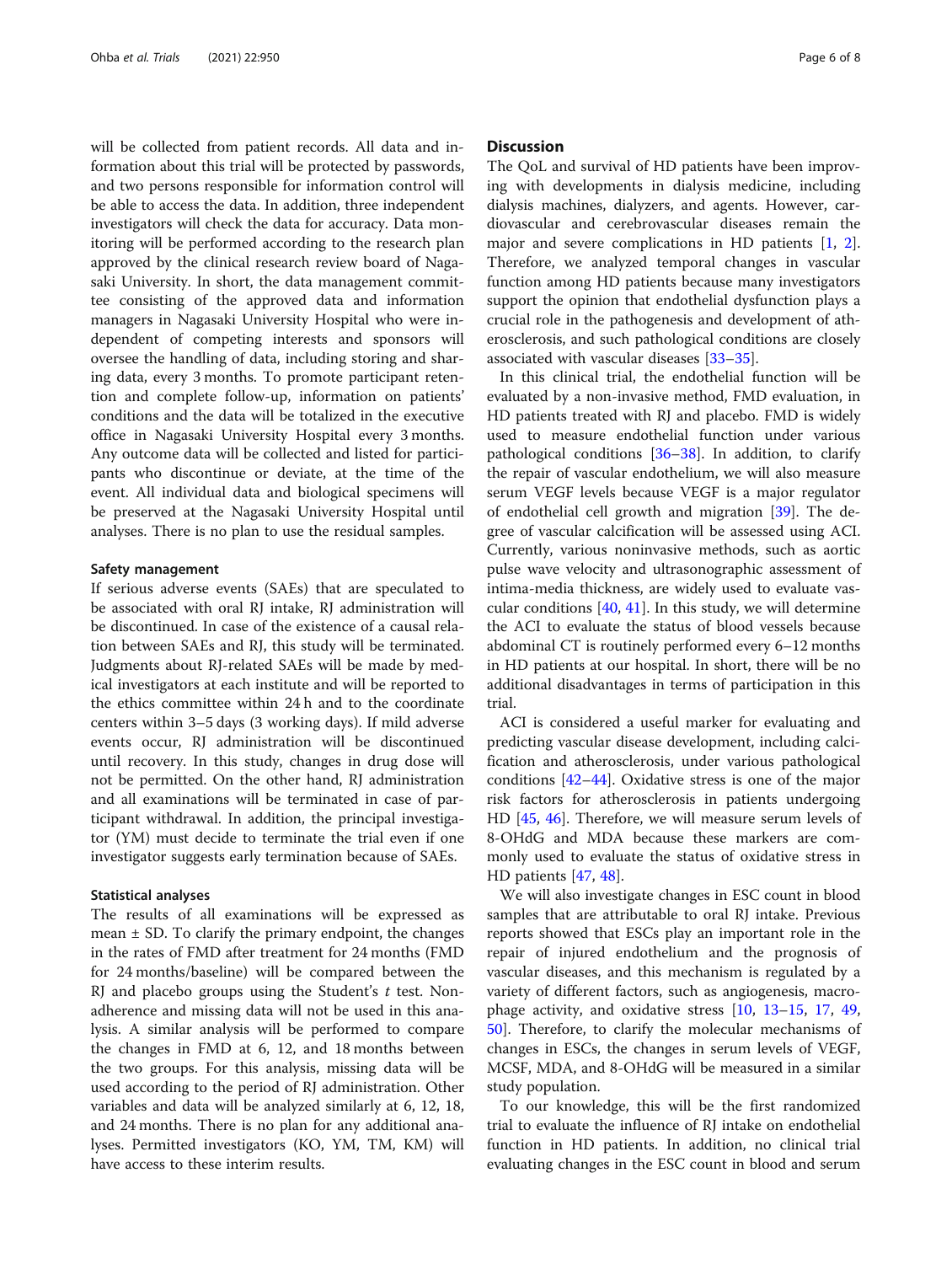<span id="page-6-0"></span>levels of MCSF, oxidative stress-related markers, and angiogenesis-related factors due to oral intake of RJ has been conducted in a similar study population. We expect to confirm whether RJ can improve endothelial function in HD patients and clarify the detailed molecular mechanisms underlying such anti-atherosclerotic function.

#### Trial status

The protocol version is 1.0, 18 September 2020. Participant recruiting started in December 2020. The completion of recruitment is anticipated to be on 7 December 2022. The completion of the final follow-up is anticipated to be on 31 December 2024.

#### Abbreviations

ACI: Aortic calcification index; BV: Brilliant Violet; CT: Computed tomography; ESCs: Endothelial stem cells; FACS: Fluorescence-activated cell sorting; FMD: Flow-mediated dilation; HD: Hemodialysis; LDL: Low-density lipoprotein; MCSF: Macrophage colony-stimulating factor; MDA: Malondialdehyde; OHdG: Hydroxydeoxyguanosine; QoL: Quality of life; PE: Phycoerythrin; RJ: Royal jelly; SAEs: Serious adverse events; VEGF: Vascular

endothelial growth factor; VEGFR: Vascular endothelial growth factor receptor

#### Acknowledgements

The authors acknowledge the contribution of medical staff at the Nagasaki Jin Clinic, Shinzato Clinic Urakami, and Maeda Clinic.

#### Authors' contributions

Study design and conception: Yasuyoshi Miyata; Study design and drafting of the manuscript: Kojiro Ohba; Drafting of the manuscript: TM, Kanenori Maeda, and Yasushi Mochizuki; Critical revision of study design: Satoshi Funakoshi, Tateaki Shinzato, and Kanenori Maeda; Study supervision and critical revision of the manuscript: Tomoya Nishino and Hideki Sakai. All authors read and approved the final manuscript.

#### Funding

The rental fee of UNEX EF-18VG was supported by a Yamada Research Grant. RJ and placebo were provided by the Institute for Bee Products and Health Science. They have no involvement in any stage of this trial, including patient recruitment, data collection and analysis, and discussion.

#### Availability of data and materials

The data that support the findings of this study are available from the corresponding author upon reasonable request.

#### **Declarations**

#### Ethics approval and consent to participate

The Nagasaki University Hospital Certified Institutional Review Board reviewed and approved the study protocol (No. CRB20-014). All participants will be required to provide their written informed consent before participating in this trial, according to the latest Declaration of Helsinki. The consent form is in Japanese and can be made available upon reasonable request.

#### Consent for publication

Not applicable.

#### Competing interests

The authors declare that they have no competing interests.

#### Author details

<sup>1</sup>Department of Urology, Nagasaki University Hospital, 1-7-1 Sakamoto, Nagasaki 852-8501, Japan. <sup>2</sup>Shinzato Clinic Urakami, 3-20 Mori-machi, Nagasaki 852-8104, Japan. <sup>3</sup>Nagasaki Jin Hospital, 5-1 Kozen-machi, Nagasaki 850-0032, Japan. <sup>4</sup> Maeda Clinic, 587-2 Shinden-machi, Shimabara 855-0043, Japan. <sup>5</sup>Second Department of Internal Medicine, Nagasaki University Hospital, 1-7-1 Sakamoto, Nagasaki 852-8501, Japan.

#### Received: 12 May 2021 Accepted: 8 December 2021 Published online: 20 December 2021

#### References

- 1. Malik J. Heart disease in chronic kidney disease -review of the mechanisms and the role of dialysis access. J Vasc Access. 2018;19(1):3-11. [https://doi.](https://doi.org/10.5301/jva.5000815) [org/10.5301/jva.5000815.](https://doi.org/10.5301/jva.5000815)
- 2. Toyama T, Kasama S, Sato M, Sano H, Ueda T, Sasaki T, et al. Most important prognostic values to predict major adverse cardiovascular, cerebrovascular, and renal events in patients with chronic kidney disease including hemodialysis for 2 years. Cardiology. 2019;142(1):14–23. [https://doi.org/10.11](https://doi.org/10.1159/000496330) [59/000496330.](https://doi.org/10.1159/000496330)
- 3. Longenecker JC, Coresh J, Powe NR, Levey AS, Fink NE, Martin A, et al. Traditional cardiovascular disease risk factors in dialysis patients compared with the general population: The CHOICE study. J Am Soc Nephrol. 2002; 13(7):1918–27. [https://doi.org/10.1097/01.asn.0000019641.41496.1e.](https://doi.org/10.1097/01.asn.0000019641.41496.1e)
- 4. Kato A, Takita T, Maruyama Y, Kumagai H, Hishida A. Impact of carotid atherosclerosis on long-term mortality in chronic hemodialysis patients. Kidney Int. 2003;64(4):1472–9. [https://doi.org/10.1046/j.1523-1755.2003.002](https://doi.org/10.1046/j.1523-1755.2003.00205.x) [05.x.](https://doi.org/10.1046/j.1523-1755.2003.00205.x)
- 5. Fabbian F, Casetta I, De Giorgi A, Pala M, Tiseo R, Portaluppi F, et al. Stroke and renal dysfunction: Are we always conscious of this relationship? Clin Appl Thromb Hemost. 2012;18(3):305–11. [https://doi.org/10.1046/j.1523-1](https://doi.org/10.1046/j.1523-1755.2003.00205.x) [755.2003.00205.x](https://doi.org/10.1046/j.1523-1755.2003.00205.x).
- 6. Prati F, Marco V, Paoletti G, Albertucci M. Coronary inflammation: Why searching, how to identify and treat it. Eur Heart J Suppl. 2020;22(Suppl E): E121–4. <https://doi.org/10.1093/eurheartj/suaa076>.
- 7. Chistiakov DA, Bobryshev YV, Orekhov AN. Macrophage-mediated cholesterol handling in atherosclerosis. J Cell Mol Med. 2016;20(1):17–28. <https://doi.org/10.1111/jcmm.12689>.
- Gimbrone MA Jr, García-Cardeña G. Endothelial cell dysfunction and the pathobiology of atherosclerosis. Circ Res. 2016;118(4):620–36. [https://doi.](https://doi.org/10.1161/CIRCRESAHA.115.306301) [org/10.1161/CIRCRESAHA.115.306301.](https://doi.org/10.1161/CIRCRESAHA.115.306301)
- 9. Marchio P, Guerra-Ojeda S, Vila JM, Aldasoro M, Victor VM, Mauricio MD. Targeting early atherosclerosis: A focus on oxidative stress and inflammation. Oxid Med Cell Longev. 2019;2019:8563845. [https://doi.org/1](https://doi.org/10.1155/2019/8563845) [0.1155/2019/8563845](https://doi.org/10.1155/2019/8563845).
- 10. Bai X, Wang X, Xu Q. Endothelial damage and stem cell repair in atherosclerosis. Vasc Pharmacol. 2010;52(5–6):224–9. [https://doi.org/10.1016/](https://doi.org/10.1016/j.vph.2010.02.001) [j.vph.2010.02.001](https://doi.org/10.1016/j.vph.2010.02.001).
- 11. Kihara T, Miyata Y, Furukawa M, Noguchi M, Nishikido M, Koga S, et al. Predictive value of serum macrophage colony-stimulating factor for development of aortic calcification in haemodialysis patients: A 6 year longitudinal study. Nephrol Dial Transplant. 2005;20(8):1647–52. [https://doi.](https://doi.org/10.1093/ndt/gfh879) [org/10.1093/ndt/gfh879.](https://doi.org/10.1093/ndt/gfh879)
- 12. Singhal A, Subramanian M. Colony Stimulating Factors (CSFs): Complex roles in atherosclerosis. Cytokine. 2019;122:154190. [https://doi.org/10.1016/j.cyto.2](https://doi.org/10.1016/j.cyto.2017.10.012) [017.10.012](https://doi.org/10.1016/j.cyto.2017.10.012).
- 13. Nakano K, Adachi Y, Minamino K, Iwasaki M, Shigematsu A, Kiriyama N, et al. Mechanisms underlying acceleration of blood flow recovery in ischemic limbs by macrophage colony-stimulating factor. Stem Cells. 2006;24(5): 1274–9. <https://doi.org/10.1634/stemcells.2005-0421>.
- 14. Zhang Y, Adachi Y, Iwasaki M, Minamino K, Suzuki Y, Nakano K, et al. G-CSF and/or M-CSF Accelerate Differentiation of bone marrow cells Into Endothelial Progenitor Cells in vitro. Oncol Rep. 2006;15(6):1523–7. [https://](https://doi.org/10.3892/or.15.6.1523) [doi.org/10.3892/or.15.6.1523.](https://doi.org/10.3892/or.15.6.1523)
- 15. Schäfer R, DeBaun MR, Fleck E, Centeno CJ, Kraft D, Leibacher J, et al. Quantitation of progenitor cell populations and growth factors after bone marrow aspirate concentration. J Transl Med. 2019;17(1):115. [https://doi.](https://doi.org/10.1186/s12967-019-1866-7) [org/10.1186/s12967-019-1866-7](https://doi.org/10.1186/s12967-019-1866-7).
- 16. Case J, Ingram DA, Haneline LS. Oxidative stress impairs endothelial progenitor cell function. Antioxid Redox Signal. 2008;10(11):1895–907. <https://doi.org/10.1089/ars.2008.2118>.
- 17. Lam YT. Critical roles of reactive oxygen species in age-related impairment in ischemia-induced neovascularization by regulating stem and progenitor cell function. Oxid Med Cell Longev. 2015;2015:7095901. [https://doi.org/1](https://doi.org/10.1155/2016/7095901) [0.1155/2016/7095901](https://doi.org/10.1155/2016/7095901).
- 18. Pasupuleti VR, Sammugam L, Ramesh N, Gan SH. Honey, propolis, and royal jelly: A comprehensive review of their biological actions and health benefits. Oxid Med Cell Longev. 2017;2017:1259510. [https://doi.org/10.1155/2017/12](https://doi.org/10.1155/2017/1259510) [59510.](https://doi.org/10.1155/2017/1259510)